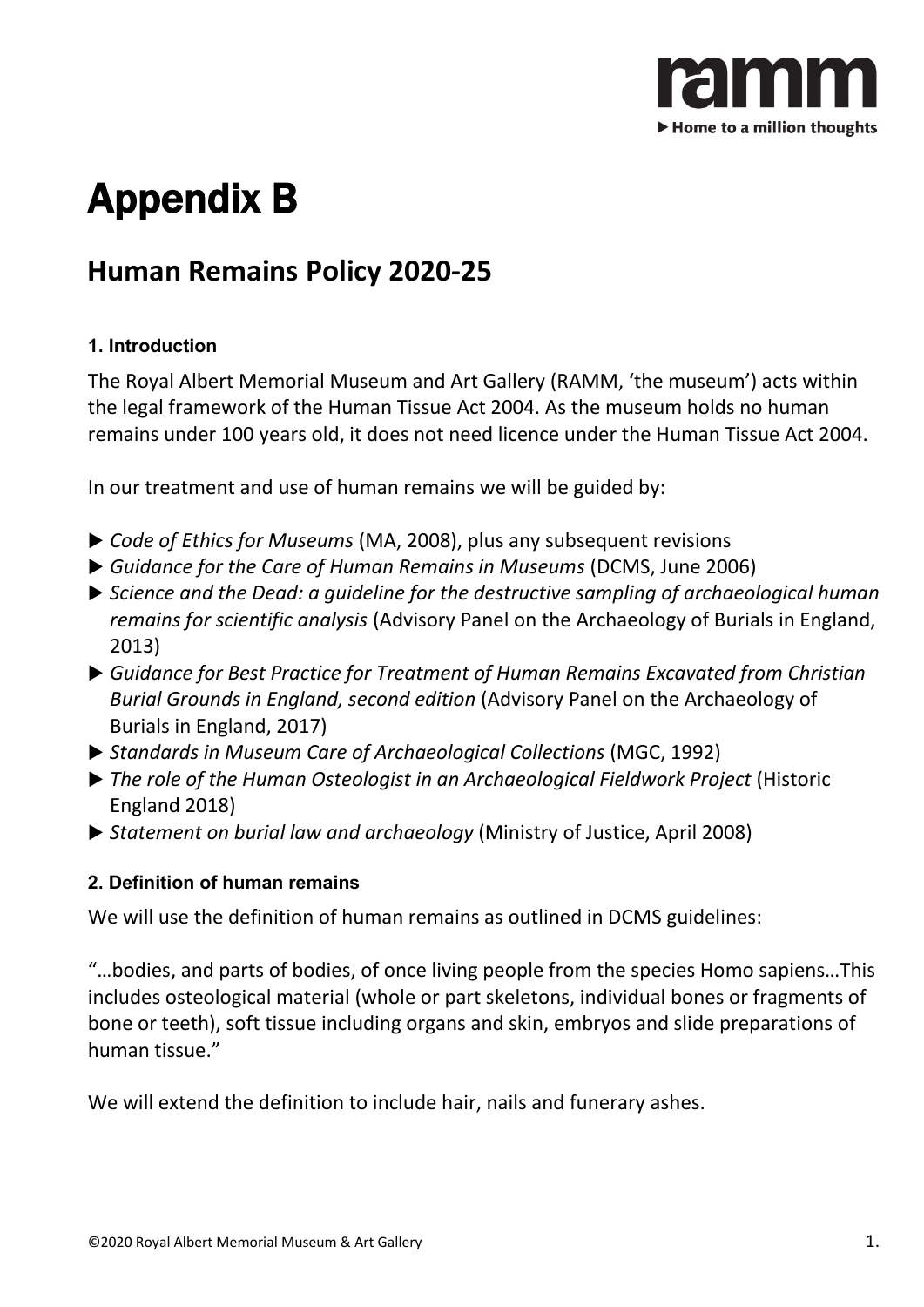

#### **3. Inventory of holdings**

We have identified human remains within the collecting areas of Antiquities, Natural Sciences and Ethnography.

#### **4. Acquisition**

The museum will retain its current holdings of human remains. If human remains are discovered in local archaeological contexts RAMM may acquire this material for its collection. The finds must be of exceptional importance or shed significant light on a community's heritage. RAMM will only acquire this material if there is an accompanying copy of the associated paperwork, required according to current UK law.

#### **5. Use and storage of human remains**

RAMM conveys intellectual access through display and interpretation. We will follow DCMS guidelines when considering acceptable and ethical use for human remains.

Human remains are appropriately cared for and discreetly kept in the museum store. Remains are stored separately from other materials and access to the material is restricted.

#### **6. Research and access**

RAMM will consider applications for access to archaeological human remains by researchers and community groups. We will also consider applications for sampling and analysis of archaeological human remains in order to answer research questions.

Requests for access to human remains will be considered by the museum's Human Remains Working Group.

# **7. Exhibition and display**

Where human remains form part of an exhibition, we will display them in a culturally sensitive, appropriate and informative manner which will be accompanied by explanatory and contextual information.

#### **8. Images**

All images of human remains in the museum and on the museum's website will be in context with appropriate interpretation.

All requests for use of images or filming of human remains should be made to the responsible curator.